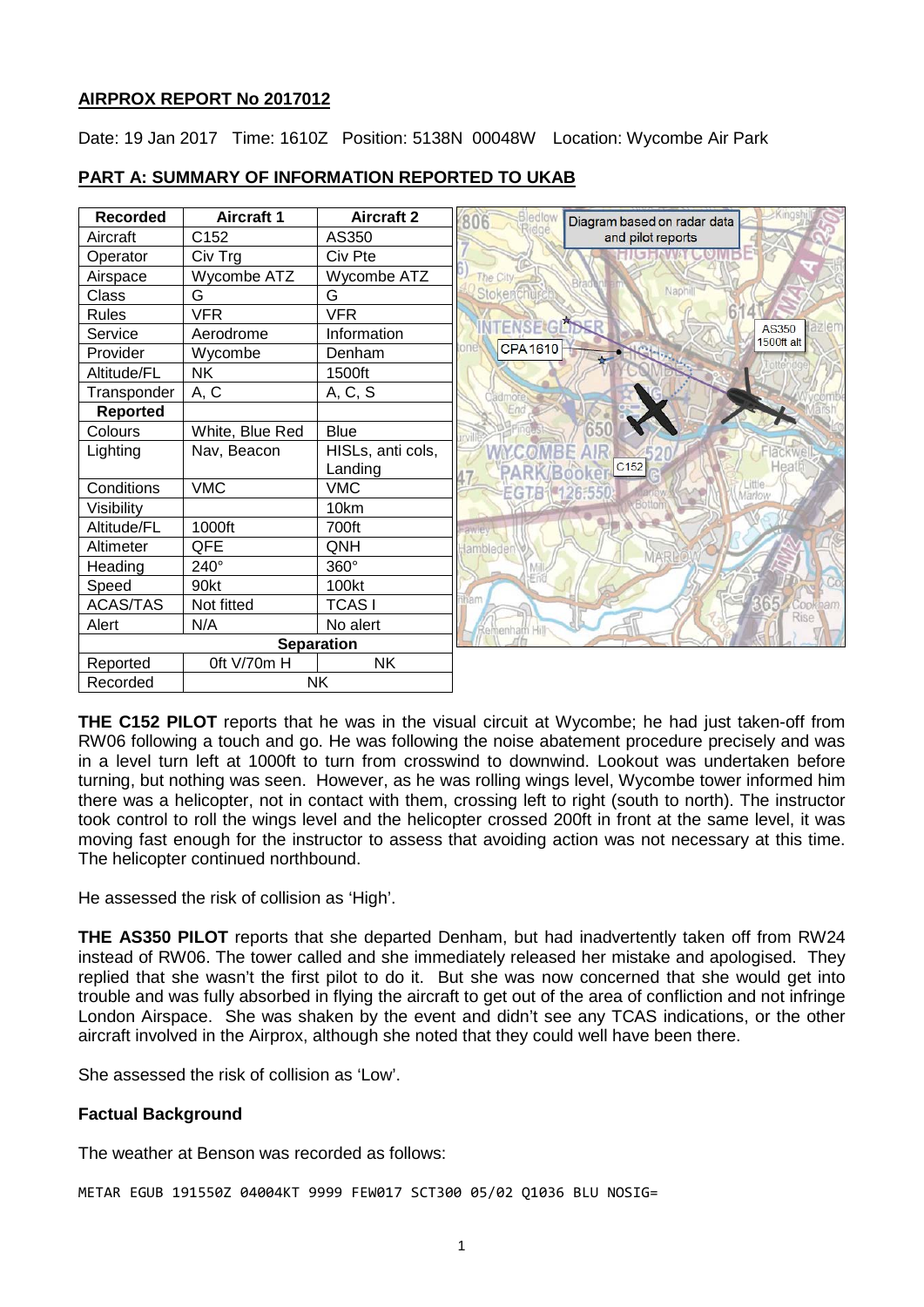### **Analysis and Investigation**

# **CAA ATSI**

Following a review of the Swanwick MRT it was not possible to positively identify either the C152 or the second aircraft involved in the Airprox, nor the point of CPA. However an aircraft subsequently identified as an AS350 was seen to transit the Wycombe ATZ at this time, (Wycombe ATZ has a notified radius of 2nm, extending from surface to 2000ft), the aircraft was maintaining a north-westerly track and indicating an altitude of 1400ft. The callsign associated with this helicopter did not contact Wycombe ATC and had been transponding code 7000 until 1610:09.

At 1610:57 a primary contact was observed for 12 seconds tracking in a manner consistent with the report from the C152 pilot. The tracks of both aircraft can be seen to have crossed at a period of time before the primary contact became visible (Figure 1).

The Wycombe Tower controller had passed traffic information to the C152 at 1610:28, advising that a helicopter appeared to be passing ahead (of the C152), and that it wasn't speaking to them. The pilot of the C152 reported having been visual with the helicopter, and that it had crossed approximately 150ft ahead of them. The C152 reported being at 1000ft on the Wycombe QFE in their written report (approximately 1520ft altitude), the helicopter observed on radar was indicating between 1400ft and 1500ft altitude.



Figure 1 - 1610:57

## **UKAB Secretariat**

The C152 and AS350 pilots shared an equal responsibility for collision avoidance and not to operate in such proximity to other aircraft as to create a collision hazard<sup>[1](#page-1-0)</sup>. An aircraft operated on or in the vicinity of an aerodrome shall conform with or avoid the pattern of traffic formed by other aircraft in operation<sup>[2](#page-1-1)</sup>.

<span id="page-1-0"></span><sup>1</sup> SERA.3205 Proximity.

l

<span id="page-1-1"></span><sup>2</sup> SERA.3225 Operation on and in the Vicinity of an Aerodrome.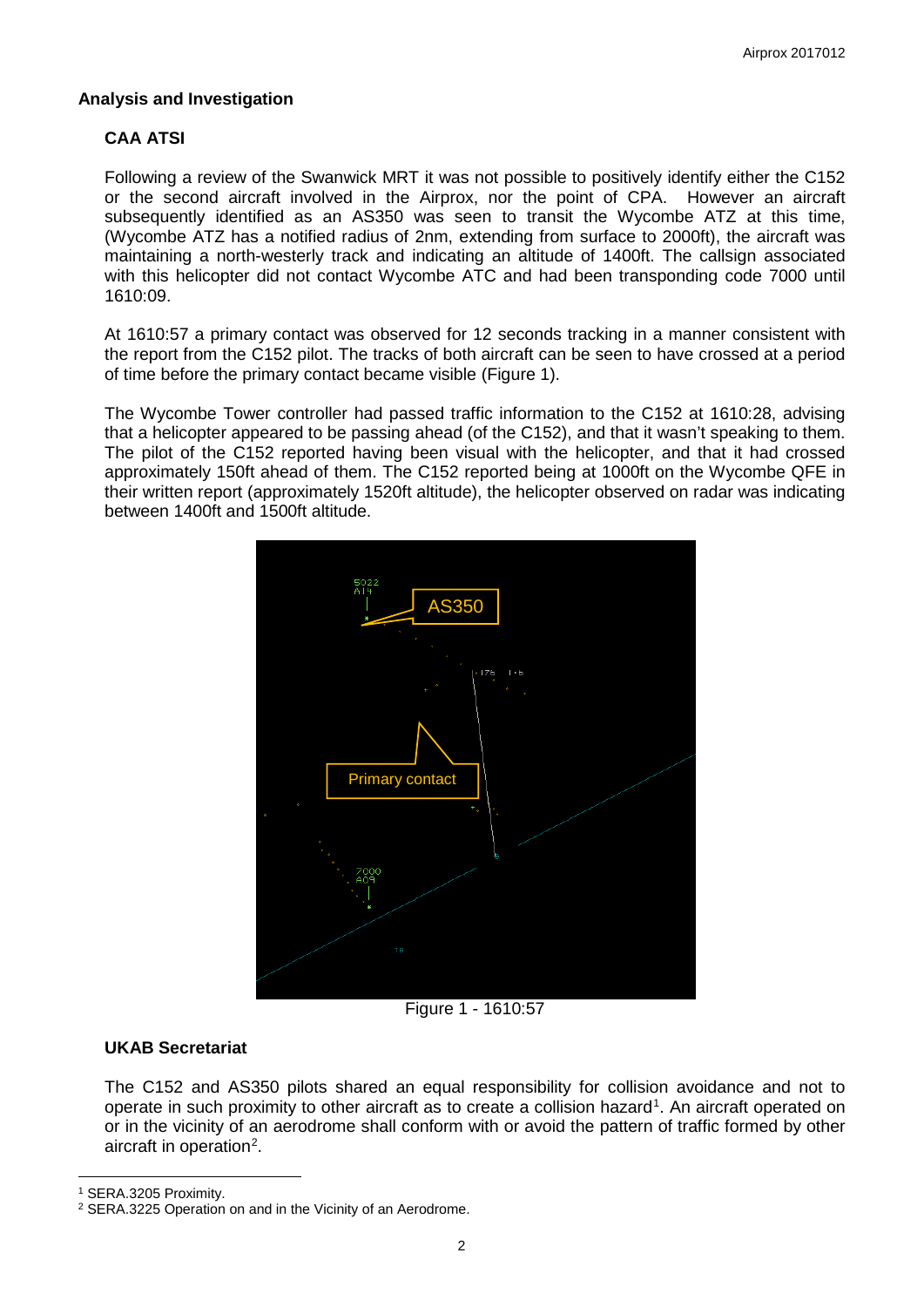## **Comments**

#### **The C152's Operating Authority.**

The reporter filed an internal SMS Report. Due to the other aircraft not talking to Wycombe Tower we don't have access to sufficient data in order to conduct an internal investigation. To the west of EGTB the circuit pattern extends outside the ATZ and therefore there are occasions where aircraft skimming past the ATZ using GPS come into close proximity with circuit traffic. Given that, this aircraft was turning downwind for RW06 (northeast of the airfield), in their opinion the helicopter was most likely inside the ATZ.

#### **Summary**

An Airprox was reported when a C152 and an AS350 flew into proximity at 1610 on Thursday 19<sup>th</sup> January 2017. The C152 was operating under VFR in VMC, in the Wycombe visual circuit and receiving an Aerodrome Service from Wycombe Tower. The AS350 pilot was operating VFR in VMC but was not receiving an ATS.

#### **PART B: SUMMARY OF THE BOARD'S DISCUSSIONS**

Information available consisted of reports from the pilots of both aircraft, transcripts of the relevant RT frequencies, radar photographs/video recordings, and reports from the appropriate ATC and operating authorities.

In looking first at the actions of the C152 pilot, the Board thought that there was very little more that he could have done in the circumstances. He was in the visual circuit and, as such, was not expecting to see conflicting traffic. Having been alerted to the helicopter by ATC, he looked out and saw it. Fortuitously, it was crossing about 200ft ahead because he did not have time to take any avoiding action. The Board noted that the transponder on the C152 was not showing on the NATS radars and, noting that the AS350 pilot didn't think she had seen any TCAS alerts, they wondered whether the C152 pilot had either not turned his transponder on, had turned it off, or whether it was not working on the day. Whatever the reason, the Board noted that its non-availability rendered the barrier of TCAS ineffective in the AS350.

Noting that the Wycombe controller was not speaking to the AS350, and had not received any Traffic Information from any other source, the Board commended the controller for his good awareness and prompt Traffic Information to the C152 pilot.

Finally, the Board turned to the actions of the AS350 pilot. Members could understand that she was probably rattled by her earlier mistake in getting airborne from Denham on the wrong runway, and some members wondered whether this had caused a continued lack of concentration and mistakes, including entering the Wycombe ATZ and subsequently having an Airprox with the C152. This incident should serve as a reminder to all pilots to ensure that they were in the correct frame of mind to conduct their flight. If she was distracted by the takeoff incident (it appeared that her navigation and lookout had been severely compromised) then it may have been wiser to land again at Denham, compose herself and then start the flight again. Some members also wondered whether her initial flight planning had been sufficiently thorough. Accepting that if she had planned to get airborne from RW06 at Denham she had probably intended to keep clear of Wycombe Airpark, they nevertheless thought that she should have planned a route, which allowed for either runway departure. After getting airborne from the wrong runway, it appeared that she had stuck to her original planned heading, which, now south of her intended track, took her through the Wycombe ATZ. The Board assumed she did not know she was flying through the ATZ, but thought it good airmanship anyway to call airfields if the intention is to route close by.

In assessing the cause and risk of the Airprox the Board very quickly agreed that the AS350 pilot had inadvertently flown through the Wycombe ATZ and into conflict with the C152. The Board debated the risk of the Airprox at some length. Some members thought that the C152 pilot's comment that he had